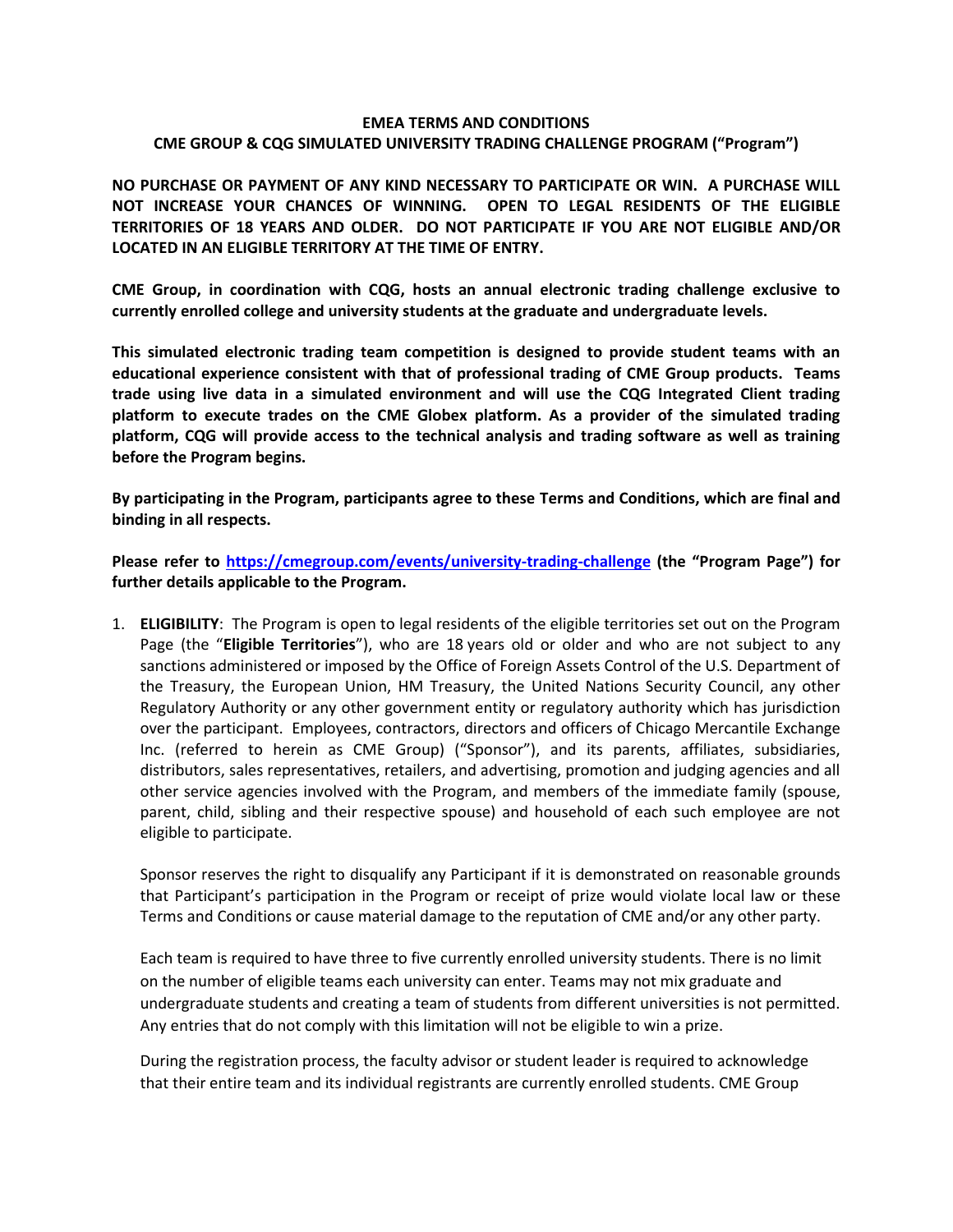reserves the right to request official student enrollment verification at any time before, during or after the challenge.

Teams will be confirmed as registered on a first-come, first-served basis. The team lead will receive an e-mail confirmation after their team has successfully registered. Teams can register at [https://cmegroup.com/events/university-trading-challenge.](https://cmegroup.com/events/university-trading-challenge)

# **[For N.I. ONLY ]**

(It is expressly stated, understood and accepted by each Participant that the Program requires a high degree of skill and is not in any way intended or considered to be a game of chance and nor does it meet the definition of gaming as defined within the Betting, Gaming, Lotteries and Amusements (Northern Ireland) Order 1985)

These Terms and Conditions are available at [https://cmegroup.com/events/university-trading](https://cmegroup.com/events/university-trading-challenge/2021-trading-challenge)[challenge/2021-trading-challenge.](https://cmegroup.com/events/university-trading-challenge/2021-trading-challenge)

## 2. **THE PROGRAM PERIOD**:

Registration Period

- Pre-registration (via Faculty Advisor) opens Monday, August 23, 2021 at 9:00 a.m. Central Standard Time ("CST") / 10:00 a.m. Eastern Standard Time ("EST") / 3:00 p.m. Greenwich Mean Time ("GMT") / 11:00 p.m. Taiwan Standard Time ("TST")/ Tuesday, August 24, 2021 at 00:00 a.m. Korea Standard Time ("KST")
- Registration for general student population opens Wednesday, September 8, 2021 at 9:00 a.m. CST / 10:00 a.m. EST / 3:00 p.m. GMT / 11:00 p.m. TST / Thursday, September 9, 2021 at 00:00 a.m. KST
- Registration for the competition closes on Thursday, September 30, 2021 at 5:00 p.m. CST / 6:00 p.m. EST / 11:00 p.m. GMT / Friday, October 1, 2021 at 07:00 a.m. TST and at 08:00 KST

Trading Challenge Program Period

The Program begins at 5:00 p.m. Central Standard Time ("CST") / 6:00 p.m. Eastern Standard Time ("EST") / 11:00 p.m. Greenwich Mean Time ("GMT") on Sunday, October 3, 2021 and begins at 7:00 a.m. Taiwan Standard Time ("TST") / 8:00 a.m. Korean Standard Time ("KST") on Monday, October 4, 2021 and ends at 4:00 p.m. CST / 5:00 p.m. EST / 10:00 p.m. GMT on Friday, October 29, 2021 and ends at 6:00 a.m. TST / 7:00 a.m. KST on Saturday, October 30, 2021, respectively (the "Program Period").

#### 3. **TO PARTICIPATE**:

Teams will be able to trade all CME Group futures products through CME Globex on CQG's trading applications during the competition. CME Globex is an open access marketplace that allows you to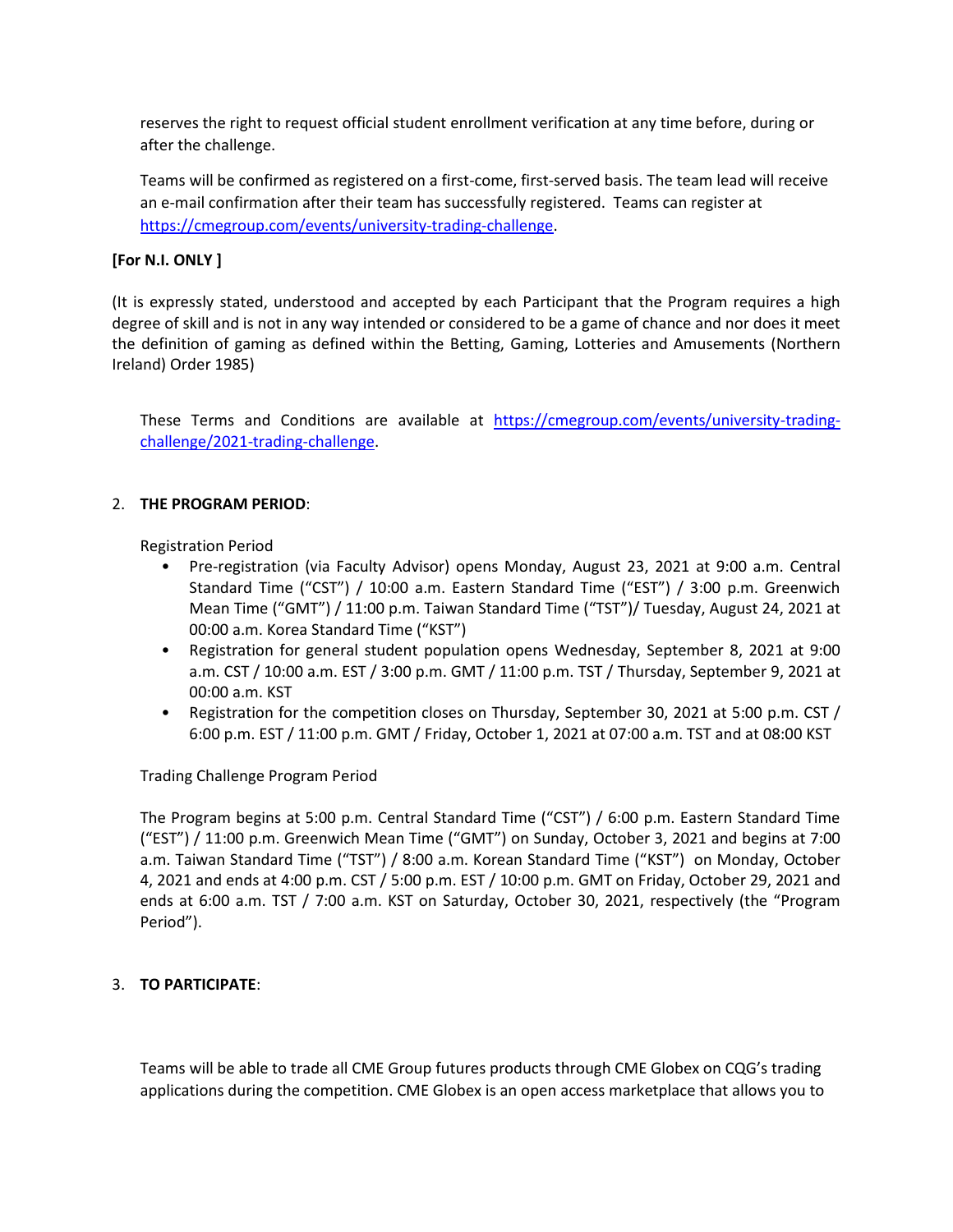directly enter your own trades and participate in the trading process, including viewing the book of orders and real-time price data. To access CME Globex, participants will use CQG's CME Groupcertified trading applications and connectivity. CQG will create a simulated trading account for each team. Competition products do not have specified contract months. Teams are responsible to be aware of first notice day and expiration days. All profits for these trades are expunged. Only one team member can be logged into the CQG Integrated Client trading platform at a time. If a second team member logs in while another team member is in the system, the first team member will be logged out. Algorithmic trading is not permitted.

Beginning account balances are set at virtual amount of \$500,000. Teams are required to execute at least 10 contracts per day in one competition product or a combination of the competition products. Daily required minimum is 10 contracts, can be an entry (long or short) or an exit. It can also be any combination of 10 contracts which can result in open positions.

Virtual penalties apply to teams during the Program Period for the following scenarios:

- Not executing 10 required contracts per day penalty of virtual amount of \$1,000 per day. This means that team volume traded each day must be a minimum of 10 contracts. If a spread trade is made in one of the exchange traded spreads, volume is the number of those spread contracts traded.
- Teams are penalized \$1,000 per contract not liquidated by expiration.
- Open contracts at the conclusion of the Program \$1,000 per contract plus commission expenses on the open contracts. Any gains will be removed and losing trades will be closed out at settlement price to determine the final account balance.

**Participants who completely deplete their account funds in connection with trading will not receive additional account funds. CQG trading accounts will not be replenished during the Program Period. Sponsor is not responsible for any trading errors. Commissions and any fees from exchanges or regulators will not be considered in account profit and loss calculations.** Those who do not follow all of the instructions above, provide the required information in their enrollment form, or abide by these Terms and Conditions may be disqualified and will not be eligible to participate in the program, nor will any such participant be entitled to receive any prize whatsoever. A student who is registered to participate in the Program under one team shall not participate in the Program for an additional team registered in the Program.

There is no entry fee associated with the Program and no stake is to be hazarded by Participant during the Program Period.

4. Personal Data

As the Sponsor, CME Group is required to collect, hold, and process certain personal data in order to comply with the terms and conditions of this trading challenge. By participating, the participant agrees to the processing of their data by CME Group and that personal data provided will be used, distributed, and maintained in accordance with CME Group's Policy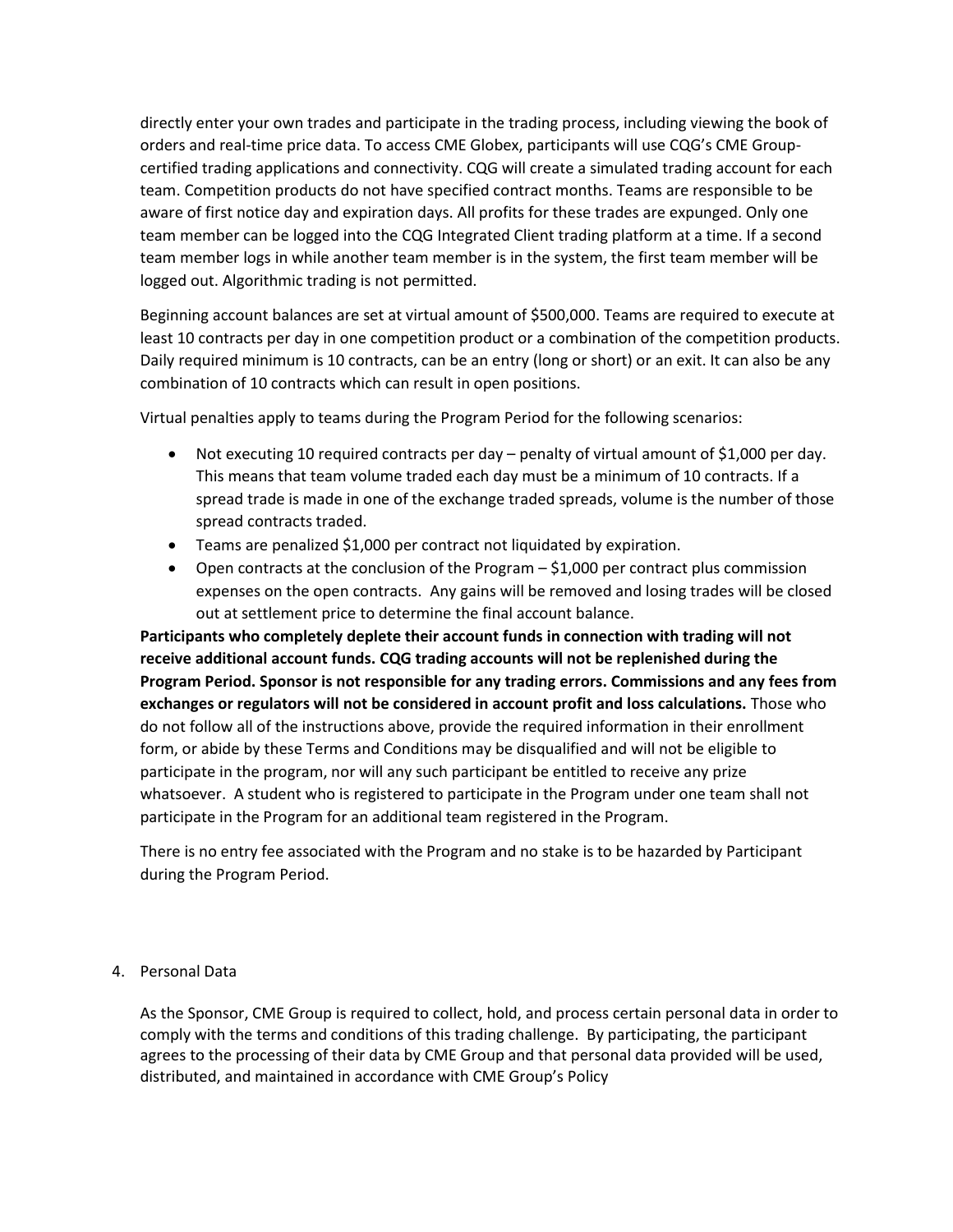http://www.cmegroup.com/privacy-policy.html. CME Group will also share personal data with CQG in accordance with these terms and conditions.

If submitting information on behalf of another participant(s), it is required that those individuals are made aware of how their information will be used and shared prior to providing their information to CME Group. Please see the privacy policy located at http://www.cmegroup.com/privacy-policy.html for details of Sponsor's policy regarding the use of personal information collected in connection with this Program.

By participating, each participant agrees that his/her submission is gratuitous and made without restriction, and will not place Sponsor under any obligation. Each participant acknowledges that, by acceptance of his/her submission, Sponsor does not waive any rights to use similar or related ideas previously known to Sponsor, or developed by its employees, or obtained from sources other than participant.

If you are selected as a winner, your information may also be included in a publicly-available winner's list.

Sponsor reserves the right to verify the identity and accuracy of submitted information of a winner and all relevant related parties prior to awarding a prize. Additionally, Sponsor reserves the right to conduct a background check on potential winners to ensure they are eligible and not subject to any sanctions administered or imposed by the Office of Foreign Assets Control of the U.S. Department of the Treasury, the European Union, HM Treasury, the United Nations Security Council, any other Regulatory Authority or any other government entity or regulatory authority which has jurisdiction over the participant. Potential winners will be contacted by email within thirty (30) days from the last day of the Program Period using the contact information given at the time of registration.

5. **WINNER SELECTION**: Teams must complete each of the steps listed above in order to be eligible to receive a prize. Each team's total profit and loss will be calculated daily. A leaderboard may show rankings of top participants. The top 5 teams, determined by the final account balance at the conclusion of the Live Competition, receive a cash prize. The eligible participant whose trading activities result in the highest total profit based on U.S. dollar value will receive the First Place Prize (as defined at paragraph 6 below), subject to verification and the tie-breaking restrictions below. The eligible team whose trading activities results in the second-highest total profit and loss based on U.S. dollar value will receive the Second Place Prize (as defined at paragraph 6 below), subject to verification and the tie-breaking restrictions below. The eligible team whose trading activities results in the third-highest total profit and loss based on U.S. dollar value will receive the Third Place Prize (as defined at paragraph 6 below), subject to verification and the tie-breaking restrictions at paragraph 6 below. The eligible team whose trading activities results in the fourth-highest total profit and loss based on U.S. dollar value will receive the Fourth Place Prize (as defined in Prize Details), subject to verification and the tie-breaking restrictions below. The eligible team whose trading activities results in the fifth-highest total profit and loss based on U.S. dollar value will receive the Fifth Place Prize (as defined in Prize Details), subject to verification and the tie-breaking restrictions below.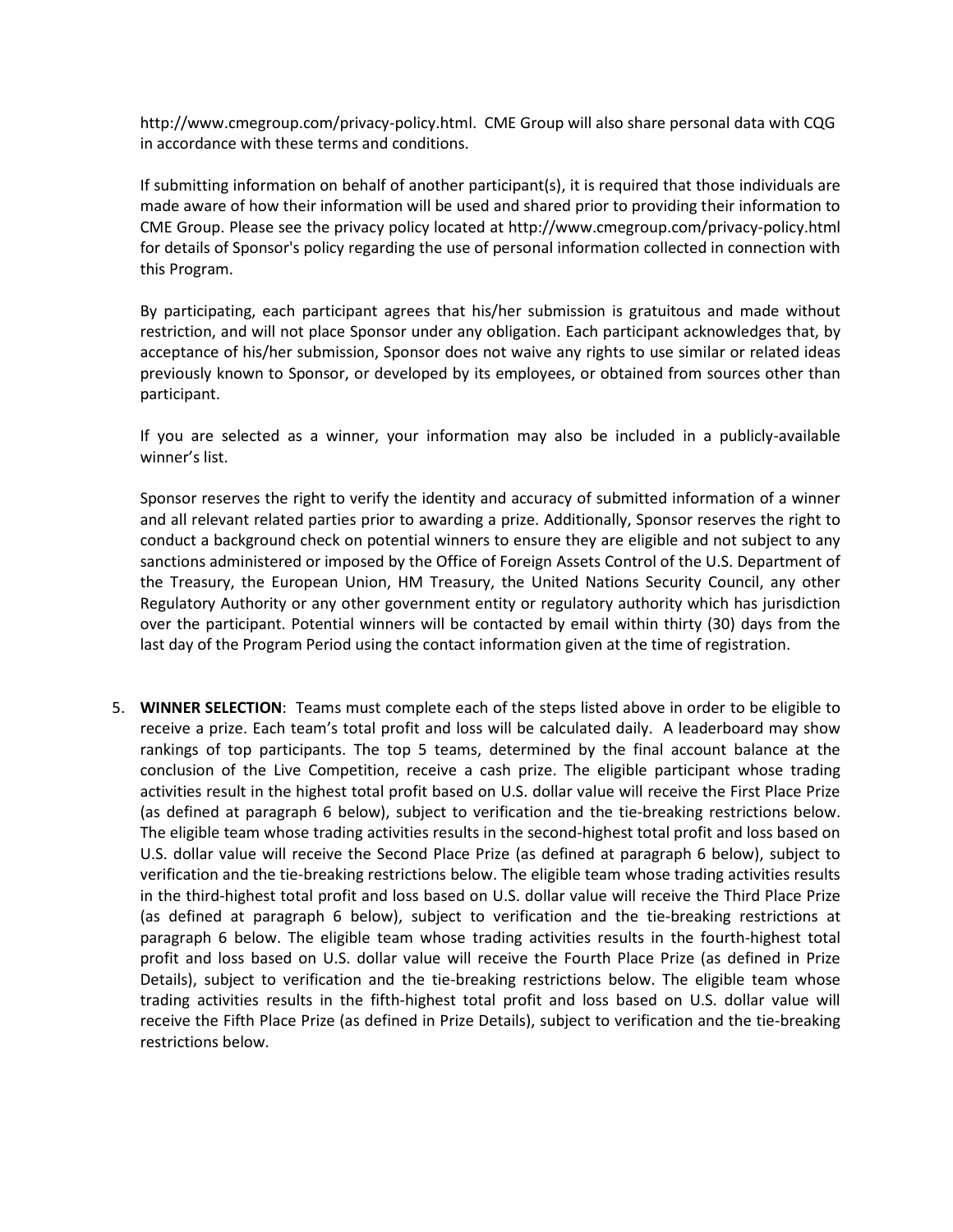If winner email notification is returned as undeliverable, the prize may be forfeited. Each potential winner may be required to sign and return the Affidavit of Eligibility in the form attached at Schedule A below in order to claim his/her prize and return an unofficial transcript to be verified as an eligible participant and a winner. If a potential prize winner cannot be contacted or fails to sign and return the Affidavit of Eligibility and an unofficial transcript within thirty (30) days, or if any prize notification or prize is returned as undeliverable, such prize may be forfeited. Sponsor is not responsible for any change in email, mailing address and/or telephone number of participants. Unclaimed prizes will not be awarded.

## 6. **PRIZE DETAILS**:

The First Place Prize, as defined on the Program Page, shall be awarded in the form of a check/cheque/bank transfer (or any other form as reasonably determined by Sponsor).

The Second Place Prize, as defined on the Program Page, shall be awarded in the form of a check/cheque/bank transfer (or any other form as reasonably determined by Sponsor).

The Third Place Prize, as defined on the Program Page, shall be awarded in the form of a check/cheque/bank transfer (or any other form as reasonably determined by Sponsor).

The Fourth Place Prize, as defined on the Program Page, shall be awarded in the form of a check/cheque/bank transfer (or any other form as reasonably determined by Sponsor). The Fifth Place Prize, as defined on the Program Page, shall be awarded in the form of a check/cheque/bank transfer (or any other form as reasonably determined by Sponsor).

| Tie circumstances            | Prize distribution                     | Example                     |
|------------------------------|----------------------------------------|-----------------------------|
| If two (2) teams are tied    | First Place Prize and Second Place     | If the first place prize is |
| for the highest total profit | Prize will be combined and divided     | €2,000 and the second       |
| based on U.S. dollar value:  | equally between the two tied teams     | place prize is €1,000,      |
|                              |                                        | each winning team will      |
|                              |                                        | receive €1,500              |
| If three (3) teams are tied  | First Place Prize, Second Place Prize, | If the First Place Prize is |
| for the highest total profit | and Third Place Prize will be          | €1,500, the Second          |
| based on dollar value:       | combined and divided evenly            | Place Prize is €1,000       |
|                              | between the three tied teams (with     | and the Third Place         |
|                              | no Second or Third Place Prize         | Prize is €500, each         |
|                              | winner)                                | winning team will           |
|                              |                                        | receive €1,000              |
| If more than three (3)       | First Place Prize, Second Place Prize, | If the First Place Prize is |
| teams are tied for the       | and Third Place Prize will be          | €1,500, the Second          |
| highest total profit based   | combined and divided evenly            | Place Prize is €1,000       |
| on dollar value:             | between all tied teams (with no        | and the Third Place         |
|                              | Second or Third Place Prize winner)    | Prize is €500, each         |
|                              |                                        | winning team will           |
|                              |                                        | receive a sum equal to      |
|                              |                                        | €3,000 divided by the       |

In the event of a tie, tie will be broken as follows: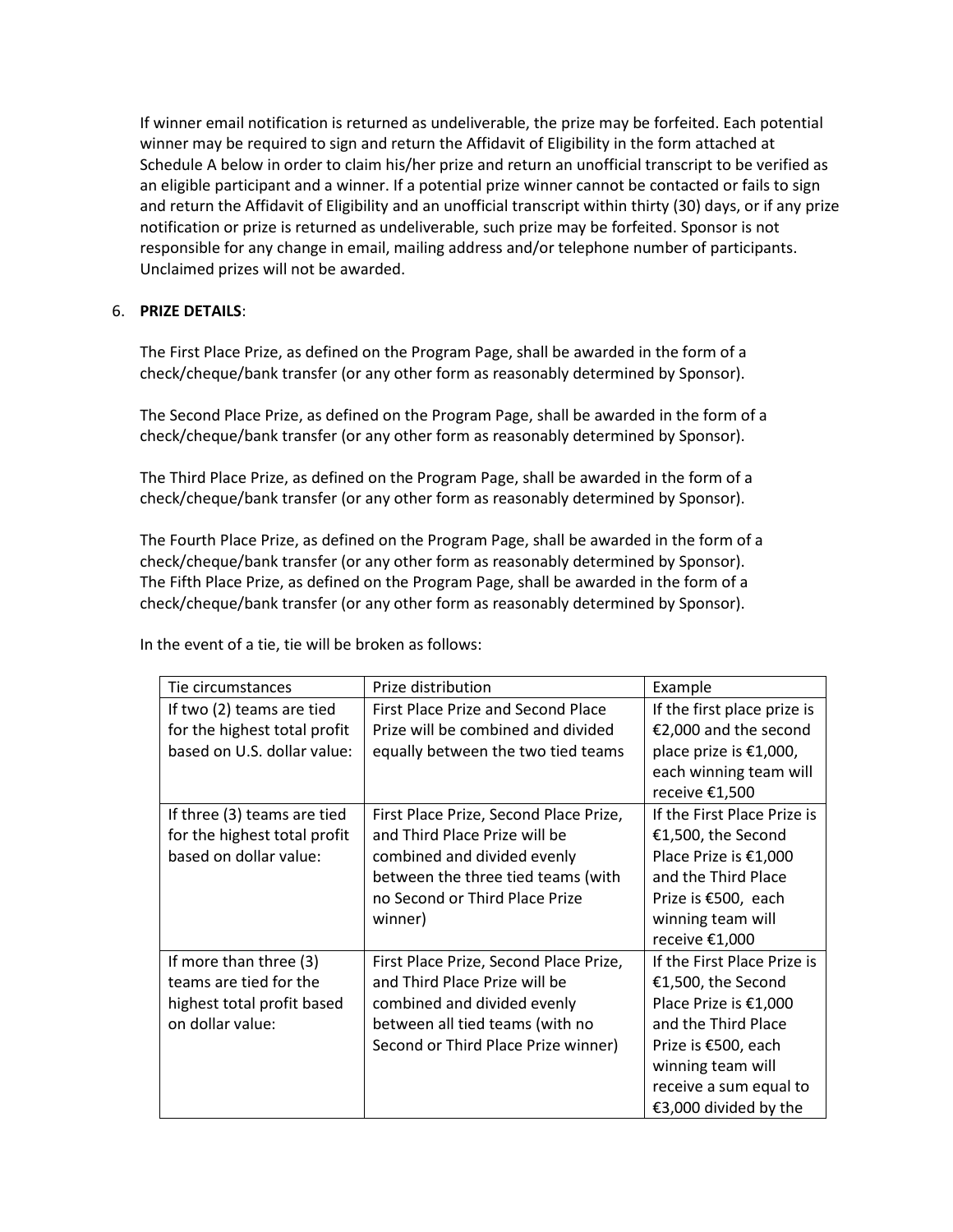|                                                                                                       |                                                                                     | number of tied teams.       |
|-------------------------------------------------------------------------------------------------------|-------------------------------------------------------------------------------------|-----------------------------|
| If two (2) teams are tied                                                                             | Second Place Prize and Third Place                                                  | If the Second Place         |
| for the second highest                                                                                | Prize will be combined and divided                                                  | Prize is €1,000 and the     |
| total profit based on dollar                                                                          | evenly between the two tied teams                                                   | Third Place Prize is        |
| value:                                                                                                | (with no Third Place Prize winner)                                                  | €500, each winning          |
|                                                                                                       |                                                                                     | team will receive €750      |
| If more than two (2) teams                                                                            | Second Place Prize and Third Place                                                  | If the Second Place         |
| are tied for the second                                                                               | Prize will be combined and divided                                                  | Prize is €1,000 and the     |
| highest total profit based                                                                            | evenly between all tied teams (with                                                 | Third Place Prize is        |
| on dollar value:                                                                                      | no Third Place Prize winner)                                                        | €500, each winning          |
|                                                                                                       |                                                                                     | team will receive a sum     |
|                                                                                                       |                                                                                     | equal to €1,500             |
|                                                                                                       |                                                                                     | divided by the number       |
|                                                                                                       |                                                                                     | of tied teams.              |
| If two (2) or more teams                                                                              | Third Place Prize will be combined                                                  | If the Third Place Prize    |
| are tied for the third                                                                                | and divided evenly between all tied                                                 | is $€1,000$ each winning    |
| highest total profit based                                                                            | teams                                                                               | team will receive a sum     |
| on dollar value:                                                                                      |                                                                                     | equal to €1,000 divided     |
|                                                                                                       |                                                                                     | by the number of tied       |
|                                                                                                       |                                                                                     | teams.                      |
| If two (2) or more teams<br>are tied for the fourth<br>highest total profit based<br>on dollar value: | Fourth Place Prize will be combined<br>and divided evenly between all tied<br>teams | If the Fourth Place         |
|                                                                                                       |                                                                                     | Prize is \$750 each         |
|                                                                                                       |                                                                                     | winning team will           |
|                                                                                                       |                                                                                     | receive a sum equal to      |
|                                                                                                       |                                                                                     | \$750 divided by the        |
|                                                                                                       |                                                                                     | number of tied teams.       |
| If two (2) or more teams<br>are tied for the fifth<br>highest total profit based<br>on dollar value:  | Fifth Place Prize will be combined and<br>divided evenly between all tied<br>teams  | If the Fifth Place Prize is |
|                                                                                                       |                                                                                     | \$500 each winning          |
|                                                                                                       |                                                                                     | team will receive a sum     |
|                                                                                                       |                                                                                     | equal to \$500 divided      |
|                                                                                                       |                                                                                     | by the number of tied       |
|                                                                                                       |                                                                                     | teams.                      |

All cash prizes are distributed amongst confirmed registered team members. Each team member will receive their own cheque with their prize money. As a matter of clarity, prize distribution is done on a per person basis and no lump sum for the entire team will be awarded to the team lead or a designated team member on behalf of a team. Prizes are non-transferable and substitution of prize is offered. Winners will be solely responsible for all federal, state, provincial, territorial and/or local taxes, and for any other fees or costs associated with the prize they receive, regardless of whether it, in whole or in part, is used. Winners will be solely responsible for complying with any tax reporting obligations including without limitation any requirement to register for the self-assessment for taxation and to submit a tax return for the fiscal year in which a prize is received.

7. **GENERAL TERMS AND CONDITIONS:** Sponsor is not responsible for incorrect or inaccurate entry information due to a cause beyond its reasonable control, whether caused by Internet users or by any of the equipment or programming associated with or utilized in the Program or by any technical or human error which may occur in the processing of the registrations or trades. Sponsor is not responsible for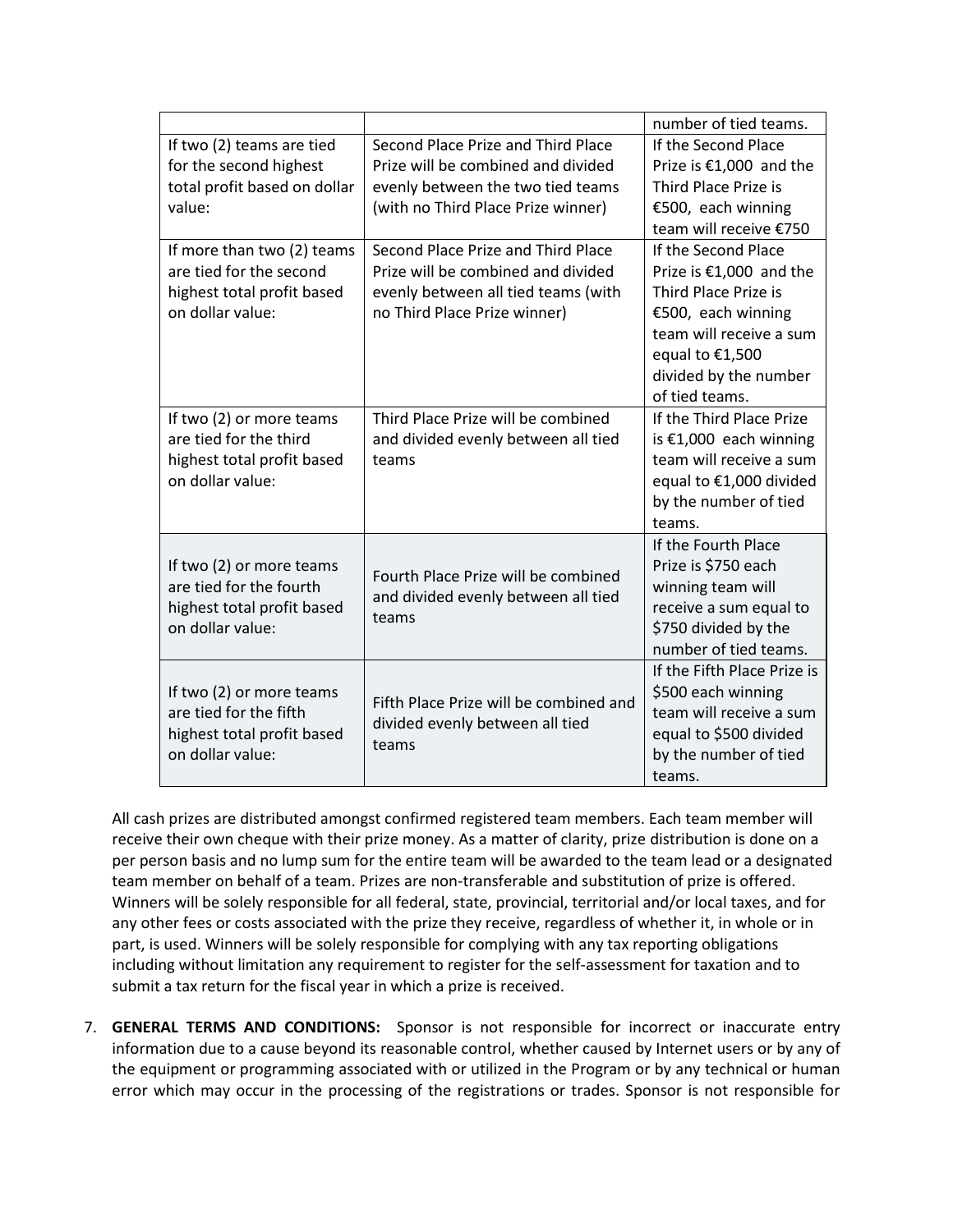computer system, phone line, hardware, software or program malfunctions, or other errors, failures or delays in computer transmissions or network connections that are human or technical in nature beyond its reasonable control. Sponsor reserves the right to disqualify any individual who tampers with the registration and/or trading process. Sponsor reserves the right to cancel or suspend this Program should fraud, virus, bugs or other causes beyond the control of Sponsor corrupt the administration, security or proper operation of the Program. In the event of cancellation, Sponsor will award the prizes to the eligible teams who have completed all necessary steps for registration prior to cancellation and whose trading activities have resulted in the top five highest total profit based on U.S. dollar value as at the point of cancellation of the Program. Ties shall be handled in accordance with the table set out at paragraph 6.

By participating, participants grant to Sponsor for a period of ten (10) years, a non-exclusive, free of charge authorization to use, copy, sublicense, transmit, distribute, publish, edit, delete, display, create derivatives works of, and otherwise exploit participant's challenge trading account, or any portion thereof, together with other materials, edited or altered as Sponsor sees fit, in any manner, in any media now known or hereafter devised, without compensation for the purposes of managing, operating, further developing and promoting the Program and the results thereof, subject to participant signing an authorization in this regard solely to the extent required under local law. Strictly to the extent permitted by applicable law the participants hereby waive (or agree not to enforce) any moral rights they may have in and to the challenge trading account and their entries. To the extent that the rights of any such trading account do not automatically vest in Sponsor then the participant hereby agrees to take any such action required to formally assign said rights to Sponsor at Sponsor's direct request.

#### 8. **LIMITATIONS OF LIABILITY AND RELEASE**:

For participants who are legal residents of the UK or the Netherlands only: Except in the case of death or personal injury arising from its negligence or in respect of fraud and so far as is permitted by law, Sponsor and its associated companies and agents exclude responsibility and all liabilities arising from enjoyment of the prize or for any postponement, cancellation, delay or changes to the Program or the prizes which are beyond the Sponsor's control and for any act or default of any third party supplier.

For participants who are legal residents in Germany only: Sponsor will be liable for any culpable breach of material contractual obligations ("Cardinal Obligations"). Cardinal Obligations are contractual obligations that must be fulfilled to permit proper execution of the Official Rules and may regularly be relied upon by the participants. Sponsor's liability will otherwise be limited to gross negligence and wilful misconduct. In the event of any liability on the part of Sponsor due to a slightly negligent breach of cardinal obligations or slight misconduct on the part of simple vicarious agents (such as the Sponsor's respective subsidiaries, affiliates, suppliers, distributors, advertising/promotion agencies, and prize suppliers, and each of their respective parent companies and each such company's officers, directors, employees and agents), Sponsor's liability will be limited to typically foreseeable damages. The above limitations of liability will not affect any mandatory statutory liability, in particular Sponsor's liability in connection with the loss of life, bodily injury or illness or its liability in connection with the German Product Liability Act.

For participants who are legal residents in Switzerland only: Participants agree (and agree to confirm in writing) to release Sponsor, its affiliates, subsidiaries, retailers, sales representatives, distributors, and advertising, promotion and judging agencies and all other service agencies involved with the Program, and each of their officers, directors, employees and agents from any and all liability, loss or damage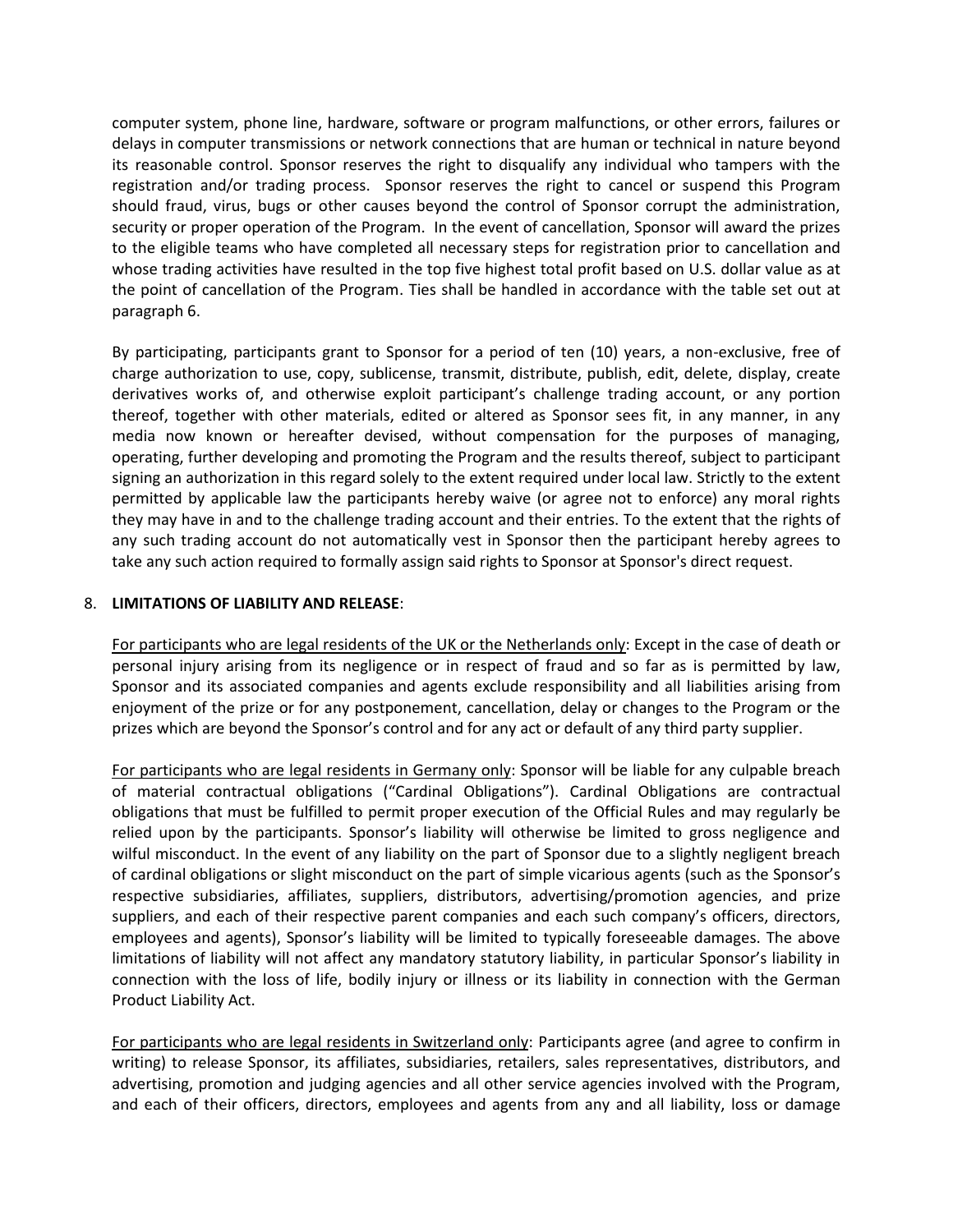incurred with respect to the awarding, receipt, possession, and/or use or misuse of any prize, to the extent permitted by applicable law / but not from any and all liability for damage 1) caused intentionally or through gross negligence, or, 2) damage, caused by a defective prize, in the form of bodily harm or death, damage to or destruction of another object usually intended for private use or consumption and which has been used mainly privately by the injured party.

This clause 8 shall not apply to participants who are legal residents in any other Eligible Territory.

### 9. **GOVERNING LAW AND JURISDICTION**:

For participants who are legal residents of the GB and Switzerland only: These Terms and Conditions and the Program shall be governed by the laws applicable of England and Wales, and the parties submit to the non-exclusive jurisdiction of the courts of England and Wales.

For Participants who are legal residents of Northern Ireland only: These Terms and Conditions and the Program shall be governed by the laws applicable in Northern Ireland, and the parties submit to the non-exclusive jurisdiction of the courts of Northern Ireland.

For participants who are legal residents of Germany only: These Terms and Conditions and the Program shall be governed by the laws of the Federal Republic of Germany, and the parties submit to the nonexclusive jurisdiction of the courts of the Federal Republic of Germany.

For participants who are legal residents of the Netherlands only: These Terms and Conditions and the Program shall be governed by the laws of the Netherlands, and the parties submit to the non-exclusive jurisdiction of the courts of the Netherlands.

10. **WINNER LIST**: Requests for the winner list should be sent to: CME Group Inc., 20 South Wacker Drive, Chicago, Illinois 60606, United States o[r trading.challenge@cmegroup.com.](mailto:trading.challenge@cmegroup.com)

Each participant hereby expressly consents that their name and surname will be included in a publicly available winner list if the participant is selected as a winner. Each participant may withdraw their consent at any time by sending a letter to Chicago Mercantile Exchange Inc., 20 South Wacker Drive, Chicago, Illinois 60606 or by sending an email to [trading.challenge@cmegroup.com.](mailto:trading.challenge@cmegroup.com)

Please see the privacy policy located at http://www.cmegroup.com/privacy-policy.html for details of Sponsor's policy regarding the use of personal information collected in connection with this Program. If you are selected as a winner, your information may also be included in a publiclyavailable winner's list.

- 11. **SPONSOR**: Sponsored by Chicago Mercantile Exchange Inc. of 20. S Wacker Drive Chicago, IL 60606.
- 12. **COMPLAINTS**: Complaints about this game of chance (this Program) can be made known by contacting Sponsor by sending an email to [trading.challenge@cmegroup.com.](mailto:trading.challenge@cmegroup.com) Residents of the Netherlands who are not satisfied by the way in which their complaint is handled by Sponsor, can complain in writing to: Ministerie van Justitie en Veiligheid, Projectbureau Kansspelen, Postbus 20301, 2500 EH Den Haag.